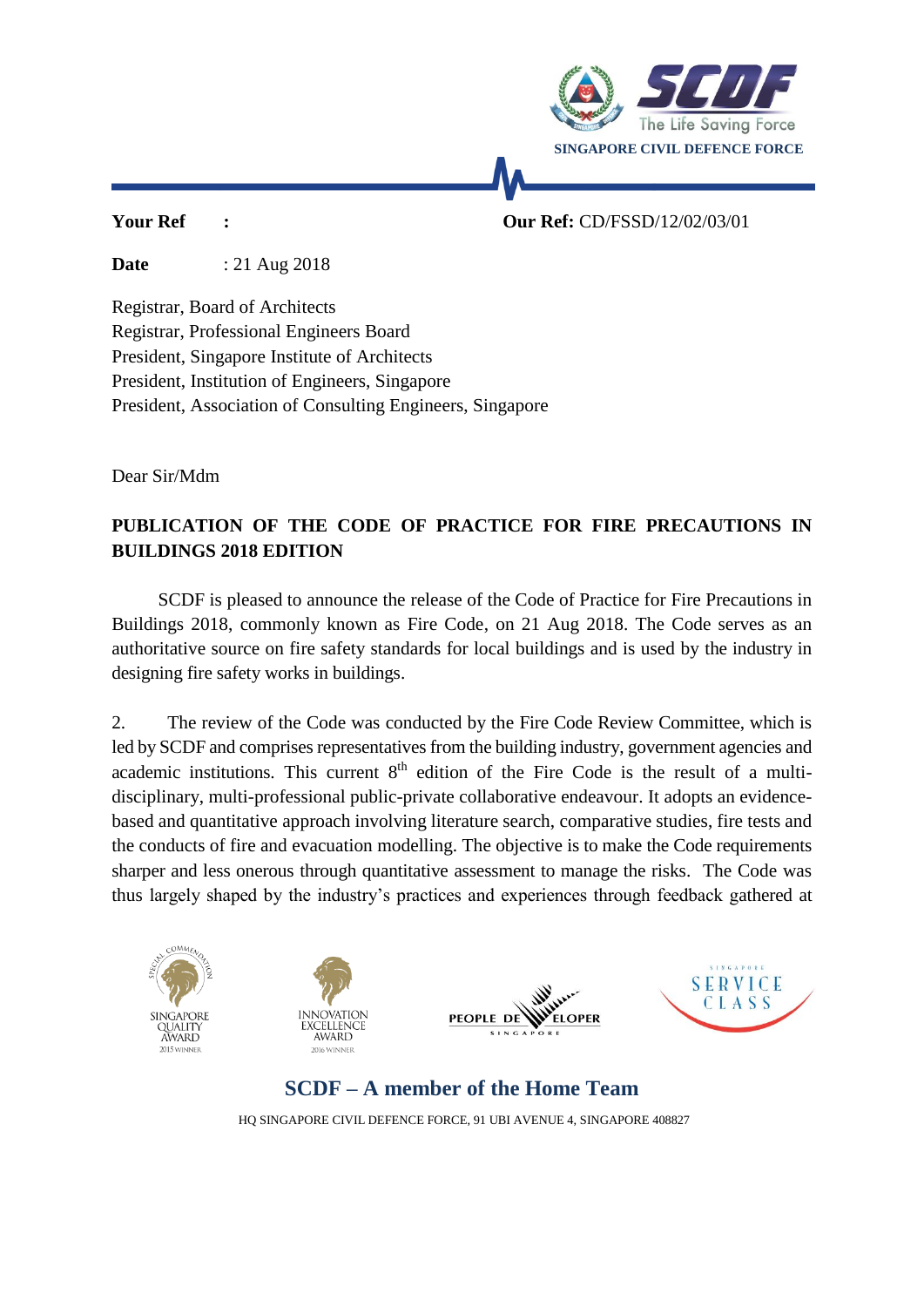

SCDF's many consultation dialogue sessions, seminars and meetings with other industry professionals.

3. In this edition, the structure of Fire Code has undergone significant revamp. Two new chapters, namely Chapter 10  $\&$  11 are being introduced to accommodate existing fire safety requirements found in Appendixes of Fire Code 2013 and circulars. The existing Chapter 9 subject matter for "Fire Safety Report" has been replaced by "Additional Requirements for Each Purpose Group". To this note, the existing mandatory Fire Safety Report content will be removed from the Fire Code. The reason for this migration is to facilitate segregation of nontechnical content within the Fire Code so as to maintain Fire Code as a pure technical document. Please note that this set of "Fire Safety Report" compliance is still mandatory.

4. The implementation of this new Code takes effect on 1<sup>st</sup> Mar 2019. The grace period is to give the building industry sufficient lead time to plan ahead for any new building projects. Any proposed plans of fire safety works for new buildings or alteration/alteration works to existing buildings that are submitted to SCDF for approval on or after the effective date will be subjected to the new Code. Notwithstanding the above, SCDF has no objection to the adoption of the new Code with immediate effect by the industry. Its electronic version is made available at SCDF's website, [www.scdf.gov.sg.](http://www.scdf.gov.sg/)

5. Please convey the contents of this circular to members of your Board/ Institution/ Association. This circular is also available in CORENET's e-Info: [http://www.corenet.gov.sg/einfo.](http://www.corenet.gov.sg/einfo%20and%20Reach.gov.sg)

6. Please contact Mr Randy Tan at DID: 68481461 or Mr Tan Yi Yang at DID: 68481413 for any query.









**SCDF – A member of the Home Team**

HQ SINGAPORE CIVIL DEFENCE FORCE, 91 UBI AVENUE 4, SINGAPORE 408827